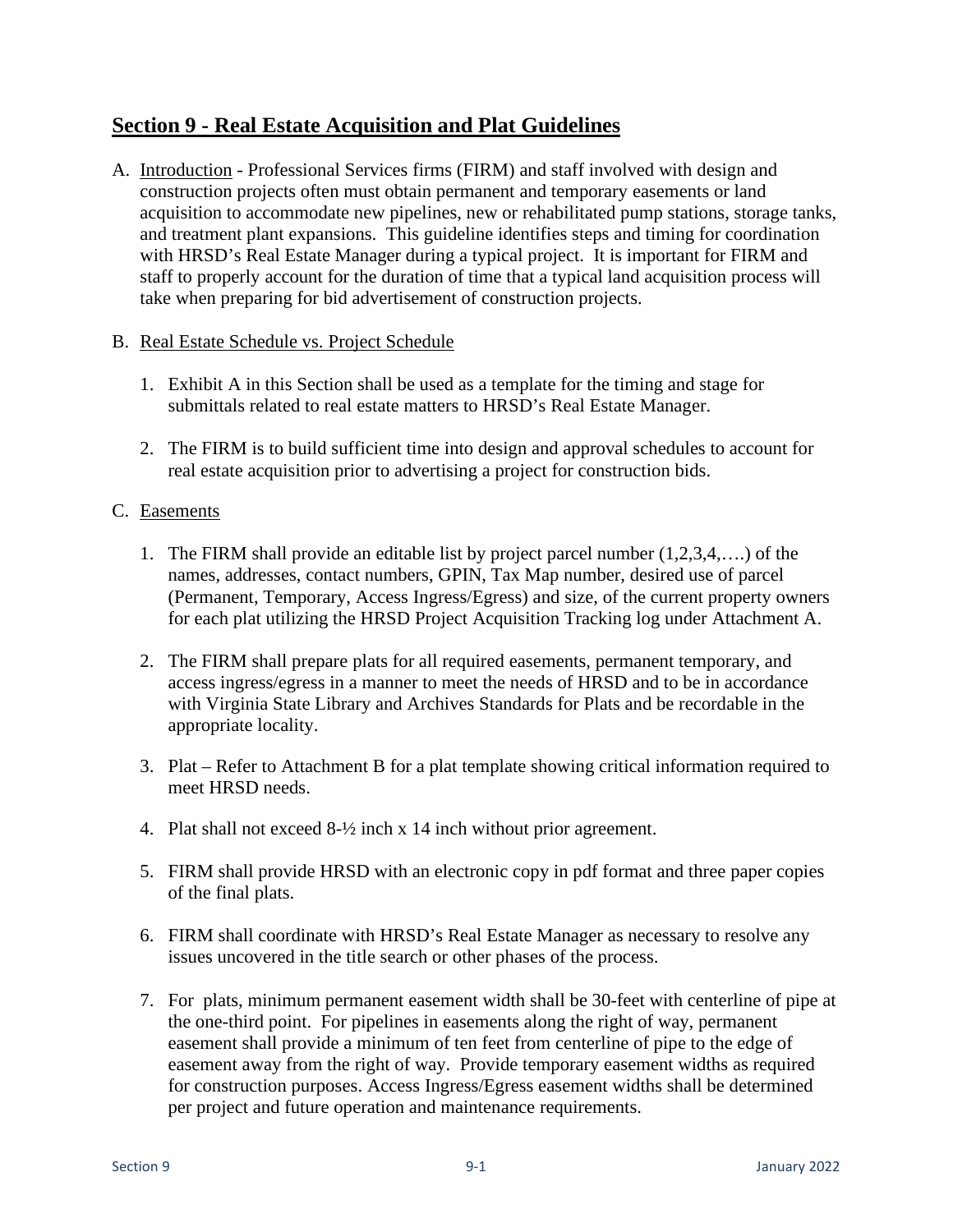8. An electronic copy of the plats shall be provided in AutoCAD (.DWG) format at the release indicated in the RFP, or otherwise approved format. Two Virginia State Plane Coordinates shall be provided to tie the easement and/or property boundary to the Virginia State Plane grid. A reference to the horizontal datum including the realization (e.g. NAD83(CORS96)) shall be included on the plat.